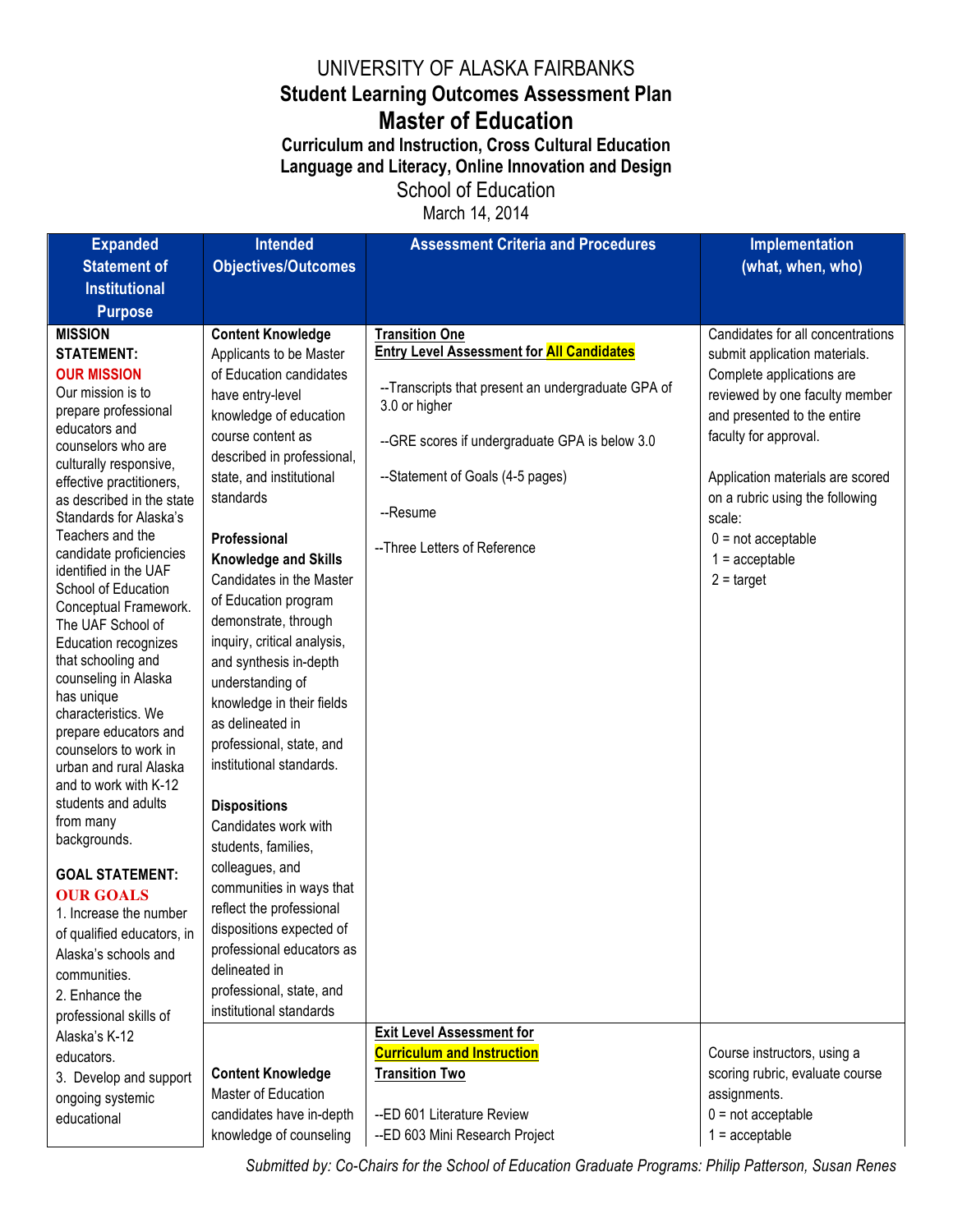| collaborations with                                    | course content as                                    | --Cross Cultural Foundation Class                  | $2 = \text{target}$                                             |
|--------------------------------------------------------|------------------------------------------------------|----------------------------------------------------|-----------------------------------------------------------------|
| Alaska's schools and                                   | described in professional,                           | --ED 612 Teaching Philosophy Statement             |                                                                 |
| communities.                                           | state, and institutional                             | --ED 630 Curriculum Plan--ED 659 Website           |                                                                 |
| 4. Conduct collaborative                               | standards                                            | Development                                        |                                                                 |
| research on cross-                                     |                                                      | ED 659 Website Development Assignment              |                                                                 |
| cultural and multicultural<br>education to provide on- |                                                      | --ED 686 Intelligence or Achievement Instrument    |                                                                 |
| going support of:                                      |                                                      | --Curriculum and Instruction Elective (1)          |                                                                 |
| • The quality of Alaska's                              |                                                      |                                                    |                                                                 |
| K-12 schools                                           |                                                      |                                                    |                                                                 |
| • The curriculum of the                                | Professional                                         |                                                    | The student's committee                                         |
| UAF School of                                          | <b>Knowledge and Skills</b>                          | <b>Transition Three</b>                            | evaluates the literature review,                                |
| Education<br>• The preparation of                      | Candidates in the Master                             | --Research Project or Thesis Proposal              | the project/thesis written                                      |
| educators who                                          | of Education program                                 |                                                    | research proposal and the oral                                  |
| incorporate into the                                   | demonstrate. Through                                 | --Literature Review for Research Project or Thesis | defense of the research                                         |
| learning environment                                   | inquiry, critical analysis,                          |                                                    | proposal.                                                       |
| the varied cultures and                                | and synthesis in-depth                               | --Advancement to Candidacy                         |                                                                 |
| languages of Alaska                                    | understanding of                                     |                                                    | Upon successful defense of the                                  |
| Contribution to                                        | knowledge in their fields<br>as delineated in        |                                                    | proposal, the student submits                                   |
| <b>Institutional Mission</b>                           |                                                      |                                                    | the advancement to candidacy                                    |
| <b>UAF Mission Statement</b>                           | professional, state, and<br>institutional standards. |                                                    |                                                                 |
| The University of Alaska                               |                                                      |                                                    |                                                                 |
| Fairbanks, the nation's<br>northernmost Land, Sea      |                                                      |                                                    |                                                                 |
| and Space Grant                                        |                                                      |                                                    |                                                                 |
| university and                                         | Professional                                         | <b>Transition Four</b>                             | The student's committee                                         |
| international research                                 | <b>Knowledge and Skills</b>                          | --Project or Thesis                                | evaluates the project/thesis and                                |
| center, advances and                                   |                                                      |                                                    | oral defense of the                                             |
| disseminates                                           |                                                      | --Project or Thesis Defense                        | project/thesis.                                                 |
| knowledge through<br>teaching, research and            |                                                      |                                                    |                                                                 |
| public service with an                                 |                                                      | <b>Exit Level Assessment for</b>                   |                                                                 |
| emphasis on Alaska,                                    |                                                      | <b>Language and Literacy</b>                       |                                                                 |
| the circumpolar North                                  |                                                      | <b>Transition Two</b>                              |                                                                 |
| and their diverse<br>peoples. UAF--                    |                                                      |                                                    | Course instructors, using a                                     |
| America's arctic                                       |                                                      | --ED 601 Literature Review                         | scoring rubric, evaluate course                                 |
| university--promotes                                   | <b>Content Knowledge</b>                             | --ED 603 Mini Research Project                     | assignments.                                                    |
| academic excellence,                                   |                                                      | --Cross Cultural Foundation Class                  | $0 = not acceptable$                                            |
| student success and                                    |                                                      | --ED 620 Critical Book Review                      | $1 =$ acceptable                                                |
| lifelong learning.                                     |                                                      | --LING 602 Case Study                              | $2 = \text{target}$                                             |
|                                                        |                                                      | --LING 610 Final Paper                             |                                                                 |
|                                                        |                                                      | --Language and Literacy Electives (2)              |                                                                 |
|                                                        |                                                      |                                                    |                                                                 |
|                                                        |                                                      | <b>Transition Three</b>                            |                                                                 |
|                                                        | Professional                                         |                                                    | The student's committee                                         |
|                                                        |                                                      |                                                    |                                                                 |
|                                                        | <b>Knowledge and Skills</b>                          | --Research Project or Thesis Proposal              | evaluates the literature review,                                |
|                                                        |                                                      |                                                    | the project/thesis written                                      |
|                                                        |                                                      | --Literature Review for Research Project or Thesis | research proposal and the oral                                  |
|                                                        |                                                      |                                                    | defense of the research                                         |
|                                                        |                                                      | --Advancement to Candidacy                         | proposal.                                                       |
|                                                        |                                                      |                                                    |                                                                 |
|                                                        |                                                      |                                                    | Upon successful defense of the<br>proposal, the student submits |
|                                                        |                                                      |                                                    | the advancement to candidacy                                    |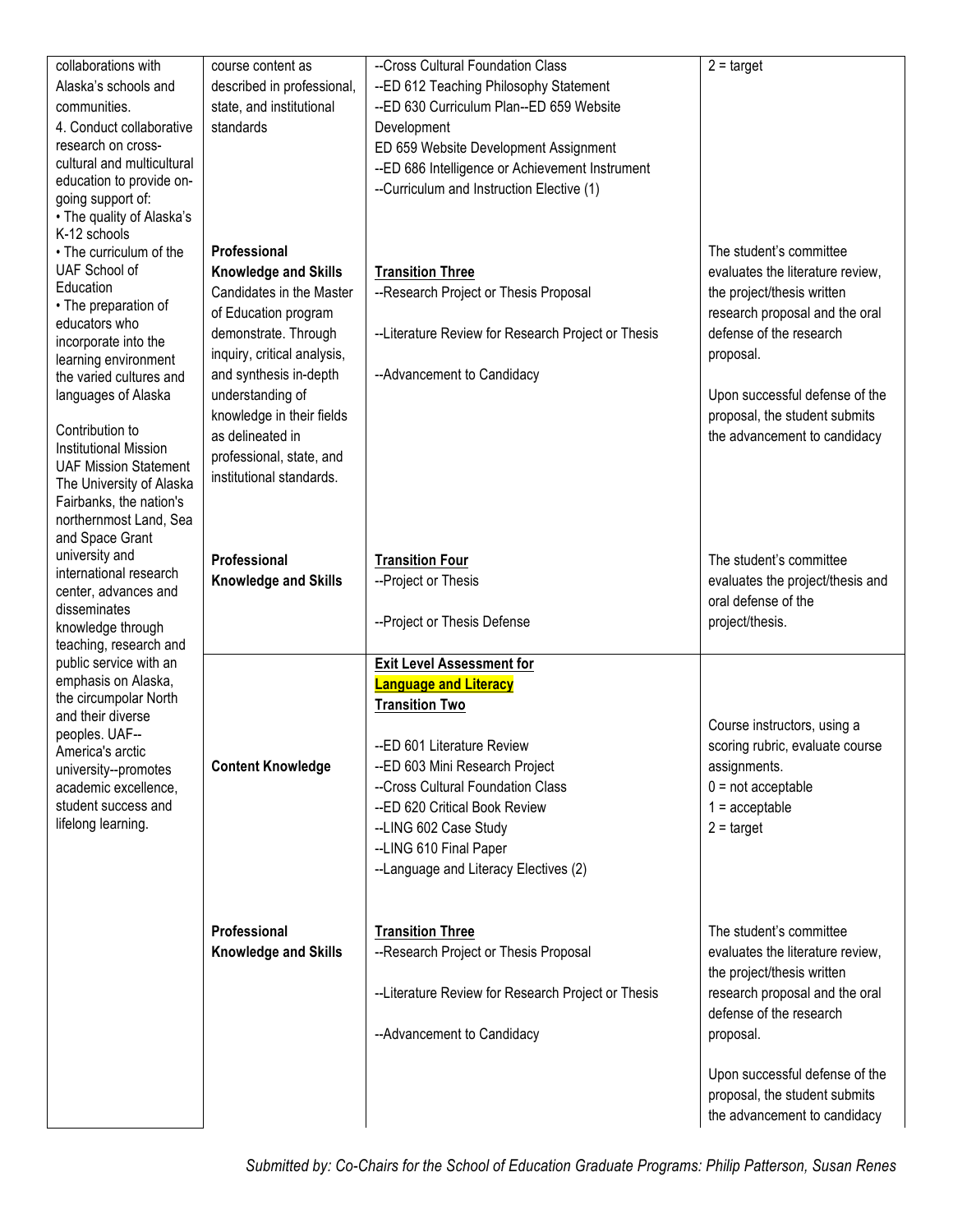| Professional<br><b>Knowledge and Skills</b> | <b>Transition Four</b><br>--Project or Thesis<br>--Project or Thesis Defense                                                                                                                                                                                                                                                                                                                                                                                                                                                                                                   | The student's committee<br>evaluates the project/thesis and<br>oral defense of the<br>project/thesis.                                                                                                                                                                  |
|---------------------------------------------|--------------------------------------------------------------------------------------------------------------------------------------------------------------------------------------------------------------------------------------------------------------------------------------------------------------------------------------------------------------------------------------------------------------------------------------------------------------------------------------------------------------------------------------------------------------------------------|------------------------------------------------------------------------------------------------------------------------------------------------------------------------------------------------------------------------------------------------------------------------|
| <b>Content Knowledge</b>                    | <b>Exit Level Assessment for</b><br><b>Cross Cultural Education</b><br><b>Transition Two</b><br>--ED 601 Literature Review<br>--ED 603 Mini Research Project<br>--Cross Cultural Foundation Class<br>--Cross Cultural Electives (5)                                                                                                                                                                                                                                                                                                                                            | Course instructors, using a<br>scoring rubric, evaluate course<br>assignments.<br>$0 = not acceptable$<br>$1 =$ acceptable<br>$2 = \text{target}$                                                                                                                      |
| Professional<br><b>Knowledge and Skills</b> | <b>Transition Three</b><br>--Research Project or Thesis Proposal<br>--Literature Review for Research Project or Thesis<br>--Advancement to Candidacy                                                                                                                                                                                                                                                                                                                                                                                                                           | The student's committee<br>evaluates the literature review,<br>the project/thesis written<br>research proposal and the oral<br>defense of the research<br>proposal.<br>Upon successful defense of the<br>proposal, the student submits<br>the advancement to candidacy |
| Professional<br>Knowledge and Skills        | <b>Transition Four</b><br>--Project or Thesis<br>--Project or Thesis Defense                                                                                                                                                                                                                                                                                                                                                                                                                                                                                                   | The student's committee<br>evaluates the project/thesis and<br>oral defense of the<br>project/thesis.                                                                                                                                                                  |
| <b>Content Knowledge</b>                    | <b>Exit Level Assessment for</b><br><b>Online Innovation and Design</b><br><b>Transition Two</b><br>--ED 601 Literature Review<br>--ED 603 Mini Research Project (not required for<br>students graduating with comp. exam)<br>--Cross Cultural Foundation Class<br>--ED 431 Required Mobile Tools Position Paper<br>--ED 432 Required Set of Three Screencasts<br>--ED 650 Required Current Issue Paper<br>--ED 653 Online Learning Module<br>--ED 655 Online Project Based Lesson<br>--ED 677 Digital Storybook<br>-- Online Innovation and Design Elective courses $(2 - 4)$ | Course instructors, using a<br>scoring rubric, evaluate course<br>assignments.<br>$0 = not acceptable$<br>$1 =$ acceptable<br>$2 = \text{target}$                                                                                                                      |